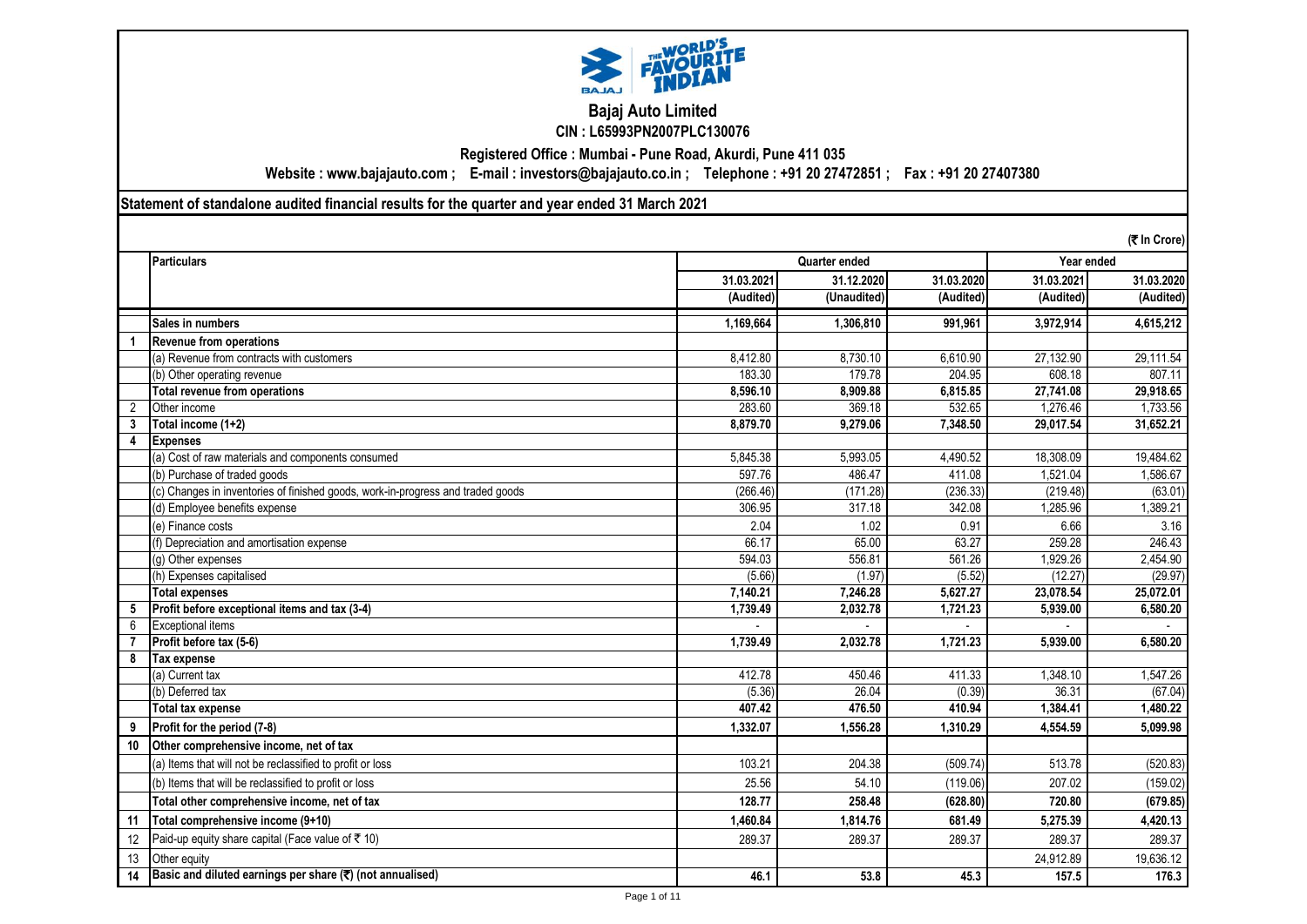| Notes:         |                                                                                                                                                                                                            |                         |                         |
|----------------|------------------------------------------------------------------------------------------------------------------------------------------------------------------------------------------------------------|-------------------------|-------------------------|
| 1.             | Disclosure of standalone assets and liabilities (Balance Sheet) as per Regulation 33 of the SEBI (Listing Obligations and Disclosure<br>Requirements) Regulations, 2015 for the year ended 31 March 2021 - |                         |                         |
|                |                                                                                                                                                                                                            |                         | (そ In Crore)            |
|                | <b>Particulars</b>                                                                                                                                                                                         | As at                   | As at                   |
|                |                                                                                                                                                                                                            | 31.03.2021<br>(Audited) | 31.03.2020<br>(Audited) |
| Α              | Assets                                                                                                                                                                                                     |                         |                         |
| 1              | Non-current assets                                                                                                                                                                                         |                         |                         |
|                | (a) Property, plant and equipment                                                                                                                                                                          | 1,565.33                | 1,602.03                |
|                | (b) Capital work-in-progress                                                                                                                                                                               | 15.98                   | 46.54                   |
|                | (c) Investment property                                                                                                                                                                                    | 52.30                   | 53.90                   |
|                | (d) Intangible assets                                                                                                                                                                                      | 47.30                   | 43.09                   |
|                | (e) Intangible assets under development                                                                                                                                                                    |                         | 13.65                   |
|                | (f) Investment in subsidiaries                                                                                                                                                                             | 1,233.26                | 1,233.26                |
|                | (g) Financial assets                                                                                                                                                                                       |                         |                         |
|                | Investments                                                                                                                                                                                                | 13,369.58               | 14,182.94               |
|                | Loans                                                                                                                                                                                                      | 31.43                   | 32.46                   |
|                | Other financial assets                                                                                                                                                                                     |                         | 3.13                    |
|                | (h) Income tax assets (net)                                                                                                                                                                                | 714.81                  | 714.81                  |
|                | (i) Other non-current assets                                                                                                                                                                               | 325.08                  | 250.53                  |
|                | Sub-total - Non-current assets                                                                                                                                                                             | 17.355.07               | 18,176.34               |
| $\overline{2}$ | <b>Current assets</b>                                                                                                                                                                                      |                         |                         |
|                | (a) Inventories                                                                                                                                                                                            | 1.493.89                | 1,063.50                |
|                | (b) Financial assets                                                                                                                                                                                       |                         |                         |
|                | Investments                                                                                                                                                                                                | 8,028.11                | 2.779.75                |
|                | Trade receivables                                                                                                                                                                                          | 2,716.85                | 1,725.10                |
|                | Cash and cash equivalents                                                                                                                                                                                  | 505.13                  | 277.33                  |
|                | Other bank balances                                                                                                                                                                                        | 22.23                   | 30.94                   |
|                | Loans                                                                                                                                                                                                      | 5.74                    | 6.11                    |
|                | Other financial assets                                                                                                                                                                                     | 223.53                  | 77.56                   |
|                | (c) Other current assets<br>Sub-total - Current assets                                                                                                                                                     | 1,179.65<br>14,175.13   | 636.67<br>6,596.96      |
|                | <b>Total - Assets</b>                                                                                                                                                                                      | 31,530.20               | 24,773.30               |
| в              | <b>Equity and liabilities</b>                                                                                                                                                                              |                         |                         |
|                |                                                                                                                                                                                                            |                         |                         |
| $\mathbf{1}$   | Equity                                                                                                                                                                                                     |                         |                         |
|                | (a) Equity share capital<br>(b) Other equity                                                                                                                                                               | 289.37<br>24,912.89     | 289.37<br>19,636.12     |
|                | Sub-total - Equity                                                                                                                                                                                         | 25,202.26               | 19,925.49               |
|                |                                                                                                                                                                                                            |                         |                         |
| $\overline{2}$ | <b>Non-current liabilities</b>                                                                                                                                                                             |                         |                         |
|                | (a) Financial liabilities                                                                                                                                                                                  |                         |                         |
|                | Sales tax deferral                                                                                                                                                                                         | 121.46                  | 125.59                  |
|                | (b) Provisions                                                                                                                                                                                             | 1.98                    | 80.50                   |
|                | (c) Deferred tax liabilities (net)<br>(d) Government grant                                                                                                                                                 | 522.14<br>38.65         | 346.38<br>41.30         |
|                | (e) Other non-current liabilities                                                                                                                                                                          | 0.50                    | 0.83                    |
|                | Sub-total - Non-current liabilities                                                                                                                                                                        | 684.73                  | 594.60                  |
| 3              | <b>Current liabilities</b>                                                                                                                                                                                 |                         |                         |
|                |                                                                                                                                                                                                            |                         |                         |
|                | (a) Financial liabilities<br>Trade payables                                                                                                                                                                |                         |                         |
|                | Total outstanding dues of micro enterprises and small enterprises                                                                                                                                          | 121.20                  | 13.73                   |
|                | Total outstanding dues of creditors other than micro enterprises and small enter                                                                                                                           | 4,452.61                | 3,185.97                |
|                | Other financial liabilities                                                                                                                                                                                | 407.44                  | 548.27                  |
|                | (b) Other current liabilities                                                                                                                                                                              | 482.79                  | 328.88                  |
|                | (c) Provisions                                                                                                                                                                                             | 152.37                  | 157.97                  |
|                | (d) Government grant                                                                                                                                                                                       | 2.65                    | 2.65                    |
|                | (e) Current tax liabilities (net)                                                                                                                                                                          | 24.15                   | 15.74                   |
|                | Sub-total - Current liabilities                                                                                                                                                                            | 5,643.21                | 4,253.21                |
|                | <b>Total - Equity and liabilities</b>                                                                                                                                                                      | 31,530.20               | 24,773.30               |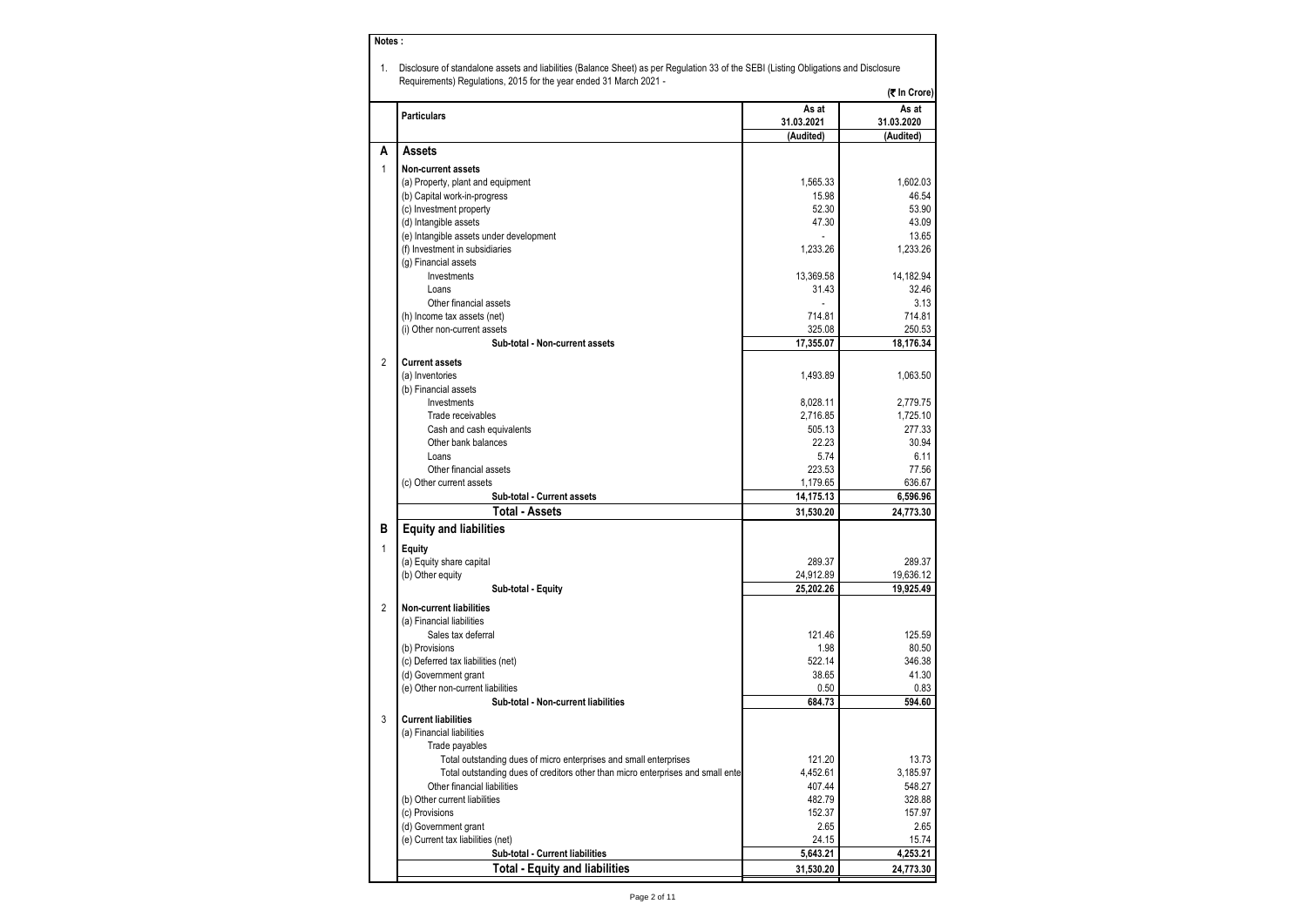| <b>Particulars</b> |                                                                                                    | Year ended<br>31.03.2021 |            | Year ended<br>31.03.2020 | (₹ In Crore) |
|--------------------|----------------------------------------------------------------------------------------------------|--------------------------|------------|--------------------------|--------------|
|                    |                                                                                                    | (Audited)                |            | (Audited)                |              |
|                    |                                                                                                    |                          |            |                          |              |
|                    | <b>Operating activities</b>                                                                        |                          |            |                          |              |
|                    | Profit before tax                                                                                  |                          | 5,939.00   |                          | 6,580.20     |
|                    | Adjustments to reconcile profit before tax to net cash flows:                                      |                          |            |                          |              |
| Add:               |                                                                                                    |                          |            |                          |              |
| i)                 | Depreciation and amortisation                                                                      | 259.28                   |            | 246.43                   |              |
| ii)                | Loss on property, plant and equipment sold,                                                        |                          |            |                          |              |
|                    | demolished, discarded and scrapped                                                                 | 13.10                    |            | 13.70                    |              |
| iii)               | Provision for doubtful debts and advances                                                          | 16.15                    |            | 22.01                    |              |
| iv)                | Share based payment to employees                                                                   | 6.90                     |            | 10.01                    |              |
| V)                 | Exchange loss/(gain) on cash and cash equivalents                                                  | 1.19                     |            | (2.16)                   |              |
| vi)                | Exchange loss/(gain) on trade receivables                                                          | (6.01)                   |            | (15.41)                  |              |
| vii)               | Exchange loss/(gain) on import payables                                                            | 0.10                     |            | (1.98)                   |              |
| viii)              | Interest adjustment on Government grant                                                            | 1.18                     |            | 1.06                     |              |
| ix)                | Interest expense                                                                                   | 5.48                     |            | 2.10                     |              |
|                    |                                                                                                    |                          | 297.37     |                          | 275.76       |
| Less:              |                                                                                                    |                          |            |                          |              |
| i)                 | Investment income included in above:                                                               |                          |            |                          |              |
|                    | Interest income on fixed income securities                                                         | 65.77                    |            | 17.04                    |              |
|                    | Interest income on fixed deposits                                                                  | 17.87                    |            | 28.90                    |              |
|                    | Interest income on exchange traded funds                                                           | 76.85                    |            |                          |              |
|                    | Interest income on fixed maturity plans                                                            | 842.51                   |            | 903.55                   |              |
|                    | Profit on sale of other investments, net                                                           | 15.74                    |            | 19.53                    |              |
|                    | Gain on valuation and realisation of mutual funds measured at fair value<br>through profit or loss | 254.25                   |            | 462.70                   |              |
|                    | Dividend income on investments in subsidiaries                                                     |                          |            | 208.99                   |              |
|                    | Dividend income on other strategic investments                                                     |                          |            | 25.38                    |              |
|                    | Amortisation of premium/discount on acquisition of fixed income                                    | (5.57)                   |            | 18.24                    |              |
|                    | securities                                                                                         |                          |            |                          |              |
|                    |                                                                                                    | 1,267.42                 |            | 1,684.33                 |              |
| ii)                | Provision for doubtful debts and advances written back (net)                                       |                          |            | 0.54                     |              |
| iii)               | Government grants                                                                                  | 2.65                     |            | 2.65                     |              |
| iv)                | Surplus on sale of property, plant and equipment                                                   | 1.94                     |            | 5.28                     |              |
|                    |                                                                                                    |                          | (1,272.01) |                          | (1,692.80)   |
|                    |                                                                                                    |                          | 4,964.36   |                          | 5,163.16     |
|                    | Change in assets and liabilities                                                                   |                          |            |                          |              |
| i)                 | (Increase)/decrease in inventories                                                                 | (430.39)                 |            | (101.99)                 |              |
| ii)                | (Increase)/decrease in trade receivables                                                           | (1,001.89)               |            | 828.53                   |              |
| iii)               | (Increase)/decrease in loans and other assets                                                      | (561.50)                 |            | 409.28                   |              |
| iv)                | Increase/(decrease) in liabilities and provisions                                                  | 1,483.32                 |            | (759.30)                 |              |
|                    |                                                                                                    |                          | (510.46)   |                          | 376.52       |
|                    | Annuity payments (net) to VRS/Welfare scheme optees                                                |                          | (0.35)     |                          | (0.26)       |
|                    |                                                                                                    |                          |            |                          |              |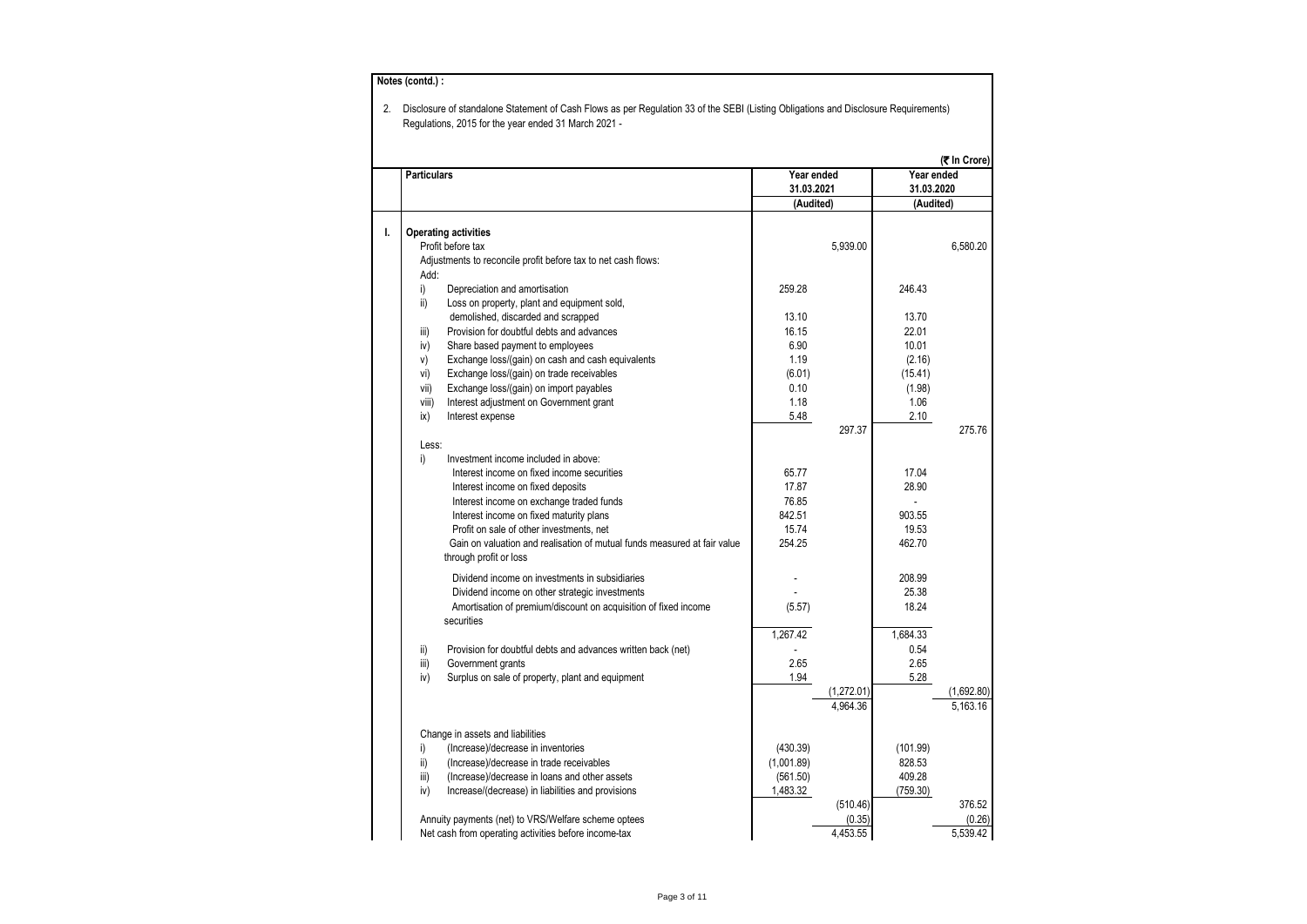|     | <b>Particulars</b>                                                        | Year ended | (₹ In Crore)<br>Year ended |
|-----|---------------------------------------------------------------------------|------------|----------------------------|
|     |                                                                           | 31.03.2021 | 31.03.2020                 |
|     |                                                                           | (Audited)  | (Audited)                  |
|     |                                                                           |            |                            |
|     | Income-tax paid                                                           | (1,339.69) | (1,677.66)                 |
|     | Net cash flow from / (used in) operating activities                       | 3,113.86   | 3,861.76                   |
| II. | <b>Investing activities</b>                                               |            |                            |
|     | Investment in subsidiary<br>i)                                            |            | (10.54)                    |
|     | Sale of investments<br>ii)                                                | 3,555.72   | 5,178.94                   |
|     | Purchase of investments<br>iii)                                           | (5,888.39) | (3,517.96)                 |
|     | iv)<br>Sale/(purchase) of liquid mutual funds, etc., net                  | (351.28)   | 166.96                     |
|     | V)<br>Investment in treasury shares by ESOP trust                         | (5.52)     | (26.62)                    |
|     | (Increase) / decrease in other bank balances<br>vi)                       | 8.71       | (13.51)                    |
|     | Purchase of property, plant and equipment (including advances)<br>vii)    | (241.04)   | (282.81)                   |
|     | Sale proceeds of property plant and equipment<br>viii)                    | 5.70       | 16.74                      |
|     | Capital expenditure on development of technical know-how<br>ix)           | (15.53)    | (13.93)                    |
|     |                                                                           | (2,931.63) | 1,497.27                   |
|     | Investment income<br>x)                                                   |            |                            |
|     | Interest income on fixed income securities                                | 65.77      | 17.04                      |
|     | Interest income on fixed deposits                                         | 17.87      | 28.90                      |
|     | Dividend income on investments in subsidiaries                            |            | 208.99                     |
|     | Dividend income on other strategic investments                            |            | 25.38                      |
|     |                                                                           | 83.64      | 280.31                     |
|     | (Increase) / decrease in interest receivable                              | (17.36)    | (23.04)                    |
|     |                                                                           | 66.28      | 257.27                     |
|     | Net cash flow from / (used in) investing activities                       | (2,865.35) | 1.754.54                   |
| Ш.  | <b>Financing activities</b>                                               |            |                            |
|     | Interest expense<br>i)                                                    | (5.48)     | (2.10)                     |
|     | $\mathsf{ii}$<br>Deferral of sales tax deferral liability                 | (5.31)     |                            |
|     | iii)<br>Dividend, including interim dividend paid                         | (8.73)     | (5, 195.10)                |
|     | Corporate dividend tax paid<br>iv)                                        |            | (1,049.31)                 |
|     | Net cash flow from / (used in) financing activities                       | (19.52)    | (6, 246.51)                |
|     |                                                                           |            |                            |
|     | Net change in cash and cash equivalents                                   | 228.99     | (630.21)                   |
|     | Cash and cash equivalents at the beginning of the year                    | 277.33     | 905.38                     |
|     | Add/(Less) : Effects of exchange loss/(gain) on cash and cash equivalents | (1.19)     | 2.16                       |
|     | Cash and cash equivalents at the end of the year                          | 505.13     | 277.33                     |
|     |                                                                           | L.         | ÷.                         |
|     |                                                                           |            |                            |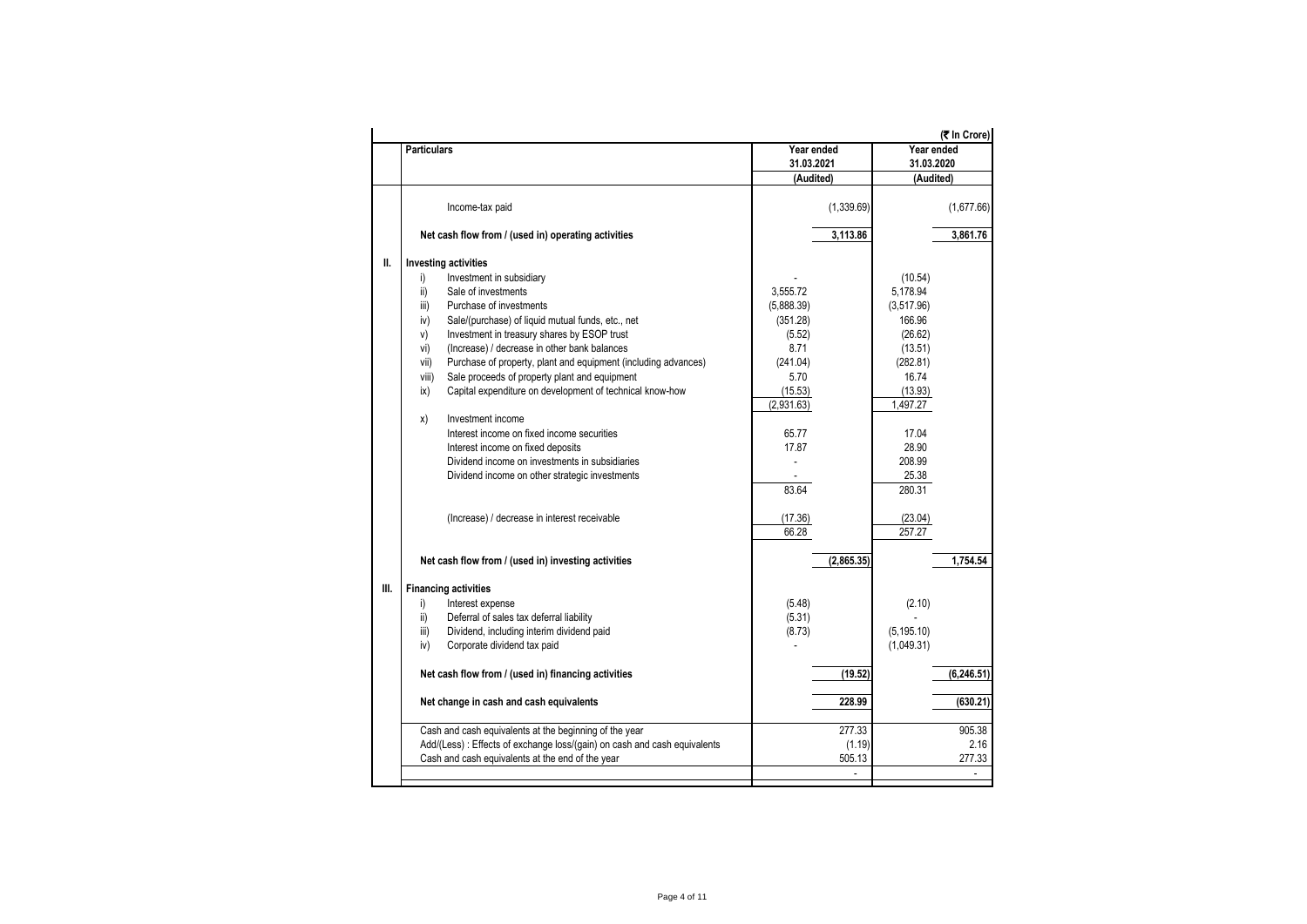# **Notes (contd) :**

- 3 The Company has considered the possible effects that may result from the global health pandemic relating to COVID-19 on its operations. In developing the assumptions relating to the possible future uncertainties in the economic conditions because of this pandemic, the Company, as at the date of approval of these financial statements has used internal sources of information and market based intelligence to arrive at its estimates.
- 4 The Board of Directors recommend a dividend of  $\bar{\tau}$  140 per equity share (1400%) subject to approval of shareholders.
- 5 Figures for previous year / period have been regrouped wherever necessary.
- 6 The figures of the last quarter are the balancing figures between the audited figures in respect of the full financial year and the published year to date figures upto the third quarter of the current financial year, which were subjected to a limited review.
- 7 The above results have been reviewed by the Audit Committee and approved by the Board of Directors in the meeting held on 29 April 2021.

**By order of the Board of Directors For Bajaj Auto Limited**

Pune **Rahul Bajaj** Date: 29 April 2021 **Chairman**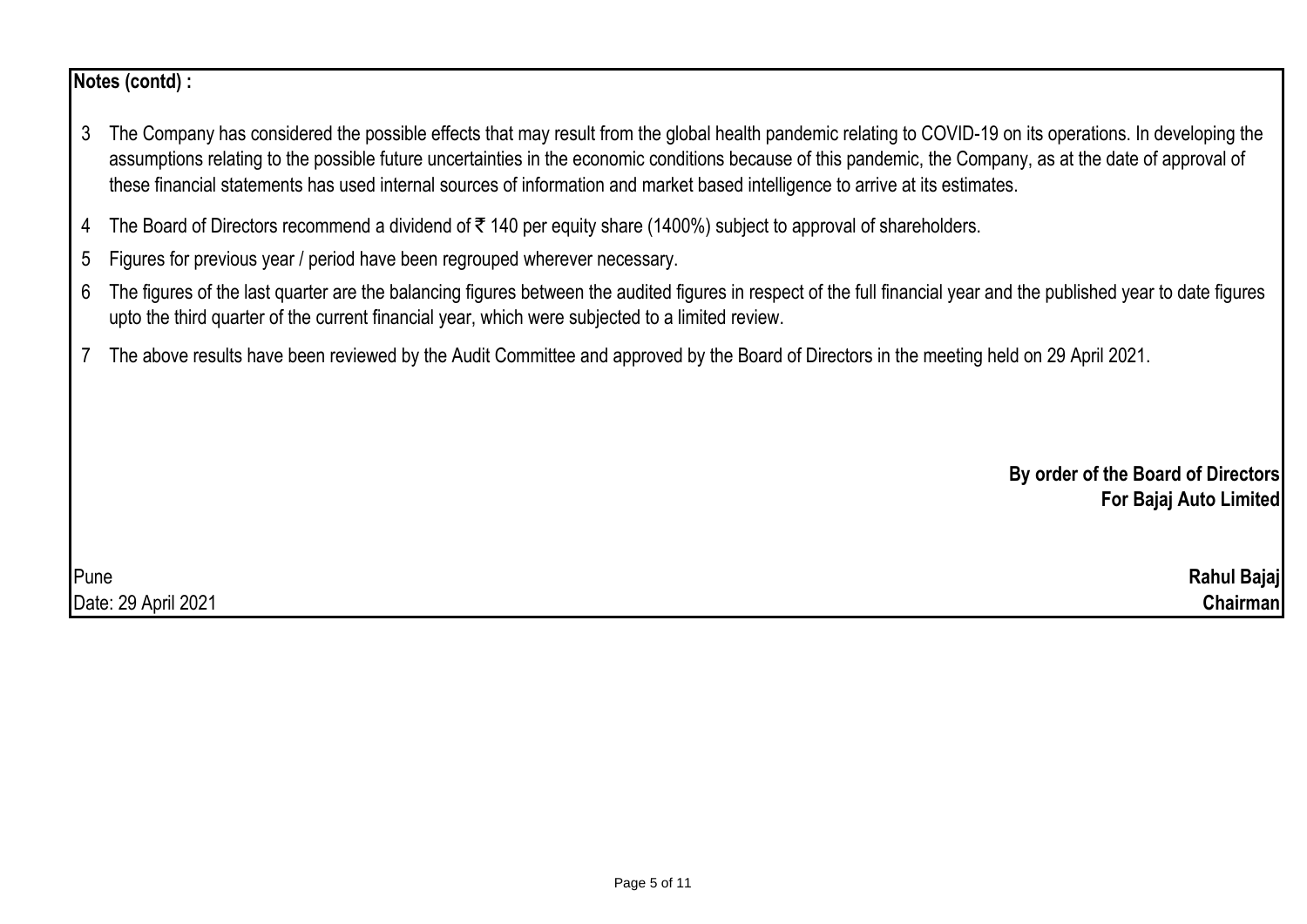

#### **Bajaj Auto Limited CIN : L65993PN2007PLC130076**

**Registered Office : Mumbai - Pune Road, Akurdi, Pune 411 035**

**Website : www.bajajauto.com ; E-mail : investors@bajajauto.co.in ; Telephone : +91 20 27472851 ; Fax : +91 20 27407380**

#### **Statement of consolidated audited financial results for the quarter and year ended 31 March 2021**

|                | (そ In Crore)                                                                    |                |                             |                |                             |                             |
|----------------|---------------------------------------------------------------------------------|----------------|-----------------------------|----------------|-----------------------------|-----------------------------|
|                | <b>Particulars</b>                                                              |                | Quarter ended               |                | Year ended                  |                             |
|                |                                                                                 | 31.03.2021     | 31.12.2020                  | 31.03.2020     | 31.03.2021                  | 31.03.2020                  |
|                |                                                                                 | (Audited)      | (Unaudited)                 | (Audited)      | (Audited)                   | (Audited)                   |
| $\overline{1}$ | Revenue from operations                                                         |                |                             |                |                             |                             |
|                | (a) Revenue from contracts with customers                                       | 8.412.80       | 8.730.10                    | 6.610.90       | 27,132.90                   | 29.111.54                   |
|                | (b) Other operating revenue                                                     | 183.30         | 179.78                      | 204.95         | 608.18                      | 807.11                      |
|                | <b>Total revenue from operations</b>                                            | 8.596.10       | 8.909.88                    | 6.815.85       | 27.741.08                   | 29.918.65                   |
| 2              | Other income                                                                    | 283.60         | 369.18                      | 427.46         | 1,276.46                    | 1,524.57                    |
| 3              | Total income (1+2)                                                              | 8,879.70       | 9,279.06                    | 7,243.31       | 29,017.54                   | 31,443.22                   |
| 4              | <b>Expenses</b>                                                                 |                |                             |                |                             |                             |
|                | (a) Cost of raw materials and components consumed                               | 5,845.38       | 5,993.05                    | 4,490.52       | 18,308.09                   | 19,484.62                   |
|                | (b) Purchase of traded goods                                                    | 597.76         | 486.47                      | 411.08         | 1,521.04                    | 1,586.67                    |
|                | (c) Changes in inventories of finished goods, work-in-progress and traded goods | (266.46)       | (171.28)                    | (236.33)       | (219.48)                    | (63.01)                     |
|                | (d) Employee benefits expense                                                   | 308.11         | 317.32                      | 342.39         | 1,288.10                    | 1,390.81                    |
|                | (e) Finance costs                                                               | 2.04           | 1.02                        | 0.91           | 6.66                        | 3.16                        |
|                | (f) Depreciation and amortisation expense                                       | 66.24          | 65.02                       | 63.27          | 259.37                      | 246.43                      |
|                | (g) Other expenses                                                              | 595.09         | 557.63                      | 561.13         | 1.930.92                    | 2,453.89                    |
|                | (h) Expenses capitalised                                                        | (5.66)         | (1.97)                      | (5.52)         | (12.27)                     | (29.97)                     |
|                | <b>Total expenses</b>                                                           | 7,142.50       | 7,247.26                    | 5,627.45       | 23,082.43                   | 25,072.60                   |
| 5              | Share of profits of associate                                                   | 221.50         | 160.96                      | 149.07         | 306.32                      | 321.51                      |
| 6              | Profit before exceptional items and tax (3-4+5)                                 | 1,958.70       | 2,192.76                    | 1,764.93       | 6,241.43                    | 6,692.13                    |
| $\overline{7}$ | <b>Exceptional items</b>                                                        |                |                             |                |                             |                             |
| 8              | Profit before tax (6-7)                                                         | 1,958.70       | 2.192.76                    | 1,764.93       | 6.241.43                    | 6,692.13                    |
| 9              | Tax expense                                                                     |                |                             |                |                             |                             |
|                | (a) Current tax                                                                 | 412.78         | 450.46                      | 411.33         | 1.348.10                    | 1,547.26                    |
|                | (b) Deferred tax                                                                | (5.36)         | 26.04                       | (0.39)         | 36.31                       | (67.04)                     |
|                | <b>Total tax expense</b>                                                        | 407.42         | 476.50                      | 410.94         | 1,384.41                    | 1,480.22                    |
| 10             | Profit after tax (8-9)                                                          | 1,551.28       | 1,716.26                    | 1,353.99       | 4,857.02                    | 5,211.91                    |
| 11             | Profit attributable to non-controlling interest                                 |                |                             |                |                             |                             |
| 12             | Profit for the period (10-11)                                                   | 1,551.28       | 1,716.26                    | 1,353.99       | 4,857.02                    | 5,211.91                    |
| 13             | Other comprehensive income, net of tax                                          |                |                             |                |                             |                             |
|                | (a) Items that will not be reclassified to profit or loss                       | 106.01         | 204.38                      | (517.92)       | 516.58                      | (529.01)                    |
|                | (b) Items that will be reclassified to profit or loss                           | (187.37)       | 165.54                      | (10.20)        | 236.37                      | 19.91                       |
|                | Total other comprehensive income, net of tax                                    | (81.36)        | 369.92                      | (528.12)       | 752.95                      | (509.10)                    |
| 14             | Total comprehensive income (12+13)                                              | 1,469.92       | 2,086.18                    | 825.87         | 5.609.97                    | 4,702.81                    |
|                |                                                                                 |                |                             |                |                             |                             |
| 15             | Profit attributable to:                                                         |                |                             |                |                             |                             |
|                | Owners of the company                                                           | 1,551.28       | 1,716.26                    | 1,353.99       | 4,857.02                    | 5,211.91                    |
|                | Non-controlling interests                                                       | $\overline{a}$ | $\overline{a}$              | $\overline{a}$ | $\mathcal{L}^{\mathcal{A}}$ | $\sim$                      |
| 16             | Total comprehensive income attributable to:                                     |                |                             |                |                             |                             |
|                | Owners of the company                                                           | 1,469.92       | 2,086.18                    | 825.87         | 5,609.97                    | 4,702.81                    |
|                | Non-controlling interests                                                       | $\mathcal{L}$  | $\mathcal{L}^{\mathcal{A}}$ | $\mathcal{L}$  | $\mathcal{L}$               | $\mathcal{L}_{\mathcal{A}}$ |
|                |                                                                                 |                |                             |                |                             |                             |
| 17             | Paid-up equity share capital (Face value of ₹10)                                | 289.37         | 289.37                      | 289.37         | 289.37                      | 289.37                      |
| 18             | Other equity                                                                    |                |                             |                | 26,984.06                   | 21,372.71                   |
| 19             | Basic and diluted earnings per share $(\overline{\mathbf{z}})$ (not annualised) | 53.6           | 59.3                        | 46.8           | 167.9                       | 180.2                       |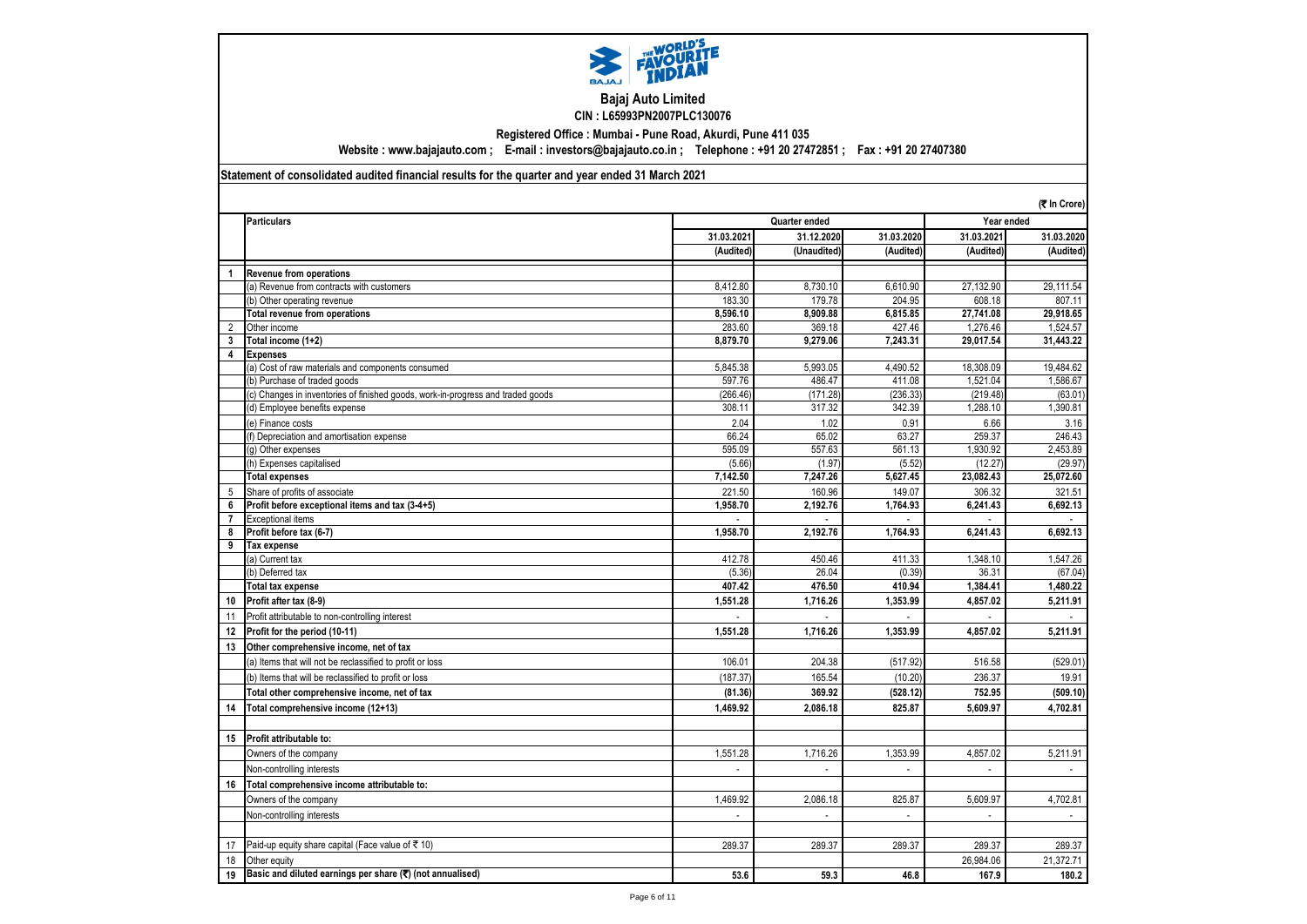|                | <b>Particulars</b>                          |            | <b>Quarter ended</b> |            | Year ended |            |
|----------------|---------------------------------------------|------------|----------------------|------------|------------|------------|
|                |                                             | 31.03.2021 | 31.12.2020           | 31.03.2020 | 31.03.2021 | 31.03.2020 |
|                |                                             | (Audited)  | (Unaudited)          | (Audited)  | (Audited)  | (Audited)  |
|                | Segment revenue                             |            |                      |            |            |            |
|                | Automotive                                  | 8,597.04   | 8,916.75             | 6,842.08   | 27,750.12  | 29,967.88  |
|                | Investments                                 | 282.66     | 362.31               | 401.23     | 1,267.42   | 1,475.34   |
|                | Total                                       | 8,879.70   | 9,279.06             | 7,243.31   | 29,017.54  | 31,443.22  |
| $\overline{2}$ | Segment profit before tax and finance costs |            |                      |            |            |            |
|                | Automotive                                  | 1,678.96   | 1,832.22             | 1,365.42   | 4,983.82   | 5,223.23   |
|                | Investments                                 | 281.78     | 361.56               | 400.42     | 1,264.27   | 1,472.06   |
|                | <b>Total</b>                                | 1,960.74   | 2,193.78             | 1,765.84   | 6,248.09   | 6,695.29   |
|                | Less: Finance costs                         | 2.04       | 1.02                 | 0.91       | 6.66       | 3.16       |
|                | Total profit before tax                     | 1,958.70   | 2,192.76             | 1,764.93   | 6,241.43   | 6,692.13   |
| $\mathbf{3}$   | Capital employed                            |            |                      |            |            |            |
|                | <b>Segment assets</b>                       |            |                      |            |            |            |
|                | Automotive                                  | 11,386.85  | 10,183.30            | 8,745.92   | 11,386.85  | 8,745.92   |
|                | Investments                                 | 21,500.05  | 20,516.07            | 17,049.29  | 21,500.05  | 17,049.29  |
|                | Unallocable                                 | 714.81     | 809.32               | 714.81     | 714.81     | 714.81     |
|                | Sub-total                                   | 33,601.71  | 31,508.69            | 26,510.02  | 33,601.71  | 26,510.02  |
|                | <b>Segment liabilities</b>                  |            |                      |            |            |            |
|                | Automotive                                  | 5,619.22   | 5,025.29             | 4,316.27   | 5,619.22   | 4,316.27   |
|                | Investments                                 |            |                      |            |            |            |
|                | Unallocable                                 | 24.15      | 15.74                | 15.74      | 24.15      | 15.74      |
|                | Sub-total                                   | 5,643.37   | 5,041.03             | 4,332.01   | 5,643.37   | 4,332.01   |
|                | <b>Capital employed</b>                     |            |                      |            |            |            |
|                | Automotive                                  | 5,767.63   | 5,158.01             | 4,429.65   | 5,767.63   | 4,429.65   |
|                | Investments                                 | 21,500.05  | 20,516.07            | 17,049.29  | 21,500.05  | 17,049.29  |
|                | Unallocable                                 | 690.66     | 793.58               | 699.07     | 690.66     | 699.07     |
|                | <b>Total</b>                                | 27,958.34  | 26,467.66            | 22,178.01  | 27,958.34  | 22,178.01  |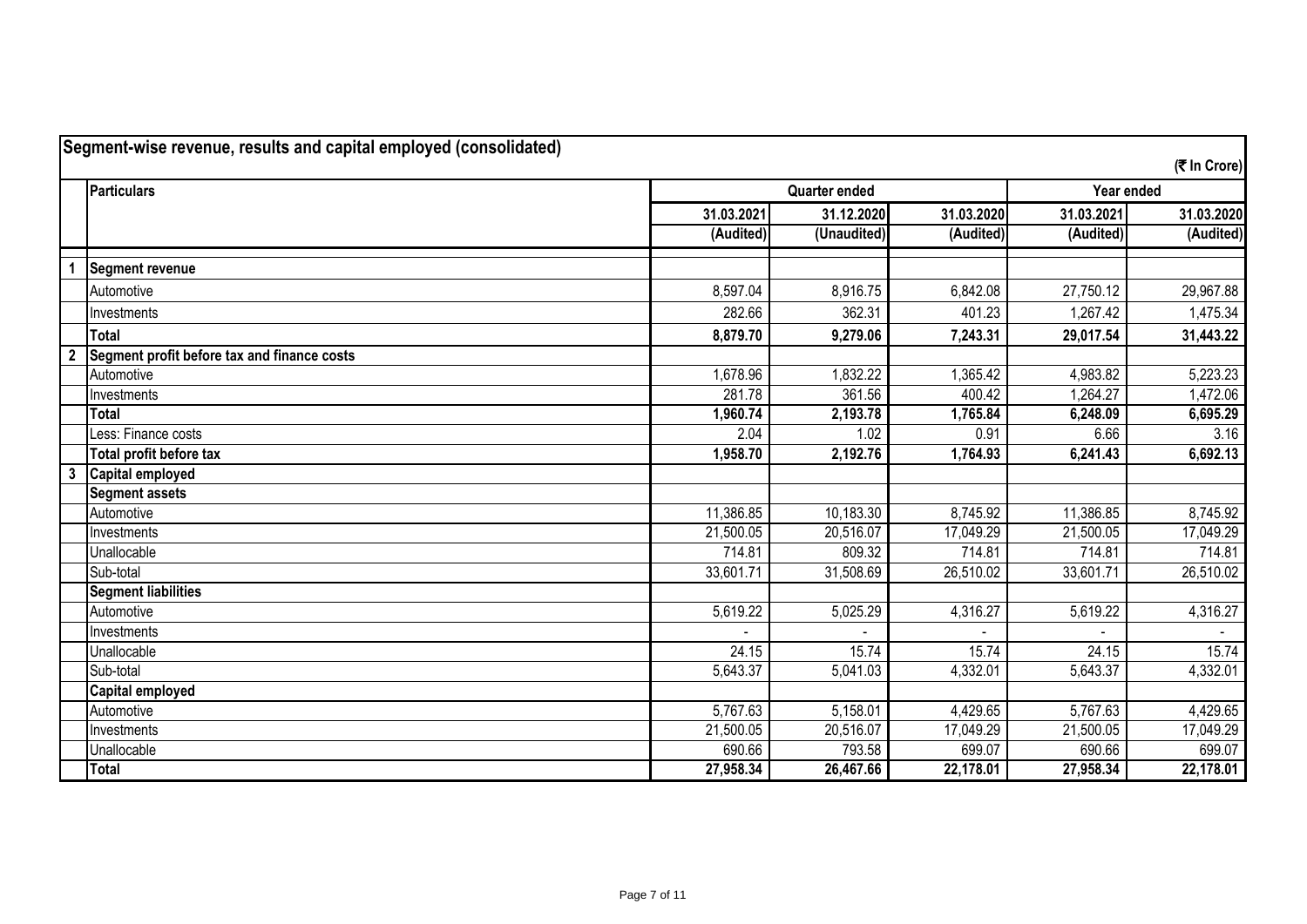#### **Notes :**

| The consolidated financial results include results of the following companies: |  |
|--------------------------------------------------------------------------------|--|
|--------------------------------------------------------------------------------|--|

| THE CONSONDATED INTRINGIAL FESULS INCLUDE TESULS OF the TONOWING CONDAHIES. |                       |            |                 |  |  |  |  |
|-----------------------------------------------------------------------------|-----------------------|------------|-----------------|--|--|--|--|
| Name of the company                                                         | % shareholding and    | Segment    | Consolidated as |  |  |  |  |
|                                                                             | voting power of Bajaj |            |                 |  |  |  |  |
|                                                                             | Auto Limited          |            |                 |  |  |  |  |
| a. PT. Baiai Auto Indonesia                                                 | 99.25%                | Automotive | Subsidiarv      |  |  |  |  |
| b. Bajaj Auto International Holdings BV *                                   | 100%                  | Automotive | Subsidiarv      |  |  |  |  |
| c. Baiai Auto (Thailand) Ltd.                                               | 100%                  | Automotive | Subsidiary      |  |  |  |  |
|                                                                             |                       |            |                 |  |  |  |  |

\* The consolidated financial results of Bajaj Auto International Holdings BV include 47.99% interest in KTM AG as an associate.

2. Disclosure of consolidated assets and liabilities (Balance Sheet) as per Regulation 33 of the SEBI (Listing Obligations and Disclosure Requirements) Regulations, 2015 for the year ended 31 March 2021 -

| $\alpha$ . $\alpha$ , $\alpha$ , $\alpha$ , $\alpha$ , $\alpha$ , $\alpha$ , $\alpha$ , $\alpha$ , $\alpha$ , $\alpha$ , $\alpha$ , $\alpha$ , $\alpha$ , $\alpha$<br><b>K</b> In Crore |                                                                                        |                |                |  |
|-----------------------------------------------------------------------------------------------------------------------------------------------------------------------------------------|----------------------------------------------------------------------------------------|----------------|----------------|--|
|                                                                                                                                                                                         | <b>Particulars</b>                                                                     | As at          | As at          |  |
|                                                                                                                                                                                         |                                                                                        | 31.03.2021     | 31.03.2020     |  |
| A                                                                                                                                                                                       |                                                                                        | (Audited)      | (Audited)      |  |
|                                                                                                                                                                                         | Assets                                                                                 |                |                |  |
| 1                                                                                                                                                                                       | Non-current assets                                                                     |                |                |  |
|                                                                                                                                                                                         | (a) Property, plant and equipment                                                      | 1.567.95       | 1.602.03       |  |
|                                                                                                                                                                                         | (b) Capital work-in-progress                                                           | 15.98          | 46.54          |  |
|                                                                                                                                                                                         | (c) Investment property                                                                | 52.30          | 53.90          |  |
|                                                                                                                                                                                         | (d) Intangible assets                                                                  | 47.30          | 43.09          |  |
|                                                                                                                                                                                         | (e) Intangible assets under development                                                |                | 13.65          |  |
|                                                                                                                                                                                         | (f) Investment in associate of subsidiary                                              | 3,288.96       | 2,950.89       |  |
|                                                                                                                                                                                         | (g) Financial assets                                                                   |                |                |  |
|                                                                                                                                                                                         | Investments                                                                            | 13,369.58      | 14,182.94      |  |
|                                                                                                                                                                                         | Loans                                                                                  | 31.78          | 32.49          |  |
|                                                                                                                                                                                         | Other financial assets                                                                 |                | 3.13           |  |
|                                                                                                                                                                                         | (h) Income tax assets (net)                                                            | 714.81         | 714.81         |  |
|                                                                                                                                                                                         | (i) Other non-current assets                                                           | 325.39         | 250.53         |  |
|                                                                                                                                                                                         | Sub-total - Non-current assets                                                         | 19,414.05      | 19,894.00      |  |
| $\overline{2}$                                                                                                                                                                          | <b>Current assets</b>                                                                  |                |                |  |
|                                                                                                                                                                                         | (a) Inventories                                                                        | 1.493.89       | 1,063.50       |  |
|                                                                                                                                                                                         | (b) Financial assets                                                                   |                |                |  |
|                                                                                                                                                                                         | Investments                                                                            | 8,028.11       | 2,779.75       |  |
|                                                                                                                                                                                         | Trade receivables                                                                      | 2,716.85       | 1,725.10       |  |
|                                                                                                                                                                                         | Cash and cash equivalents                                                              | 516.61         | 285.40         |  |
|                                                                                                                                                                                         | Other bank balances                                                                    | 22.23          | 30.94          |  |
|                                                                                                                                                                                         | Loans                                                                                  | 5.74           | 6.11           |  |
|                                                                                                                                                                                         | Other financial assets                                                                 | 223.53         | 87.98          |  |
|                                                                                                                                                                                         | (c) Other current assets                                                               | 1,180.70       | 637.24         |  |
|                                                                                                                                                                                         | Sub-total - Current assets                                                             | 14,187.66      | 6,616.02       |  |
|                                                                                                                                                                                         | <b>Total - Assets</b>                                                                  | 33,601.71      | 26,510.02      |  |
| в                                                                                                                                                                                       | <b>Equity and liabilities</b>                                                          |                |                |  |
| 1                                                                                                                                                                                       | Equity                                                                                 |                |                |  |
|                                                                                                                                                                                         | (a) Equity share capital                                                               | 289.37         | 289.37         |  |
|                                                                                                                                                                                         | (b) Other equity                                                                       | 26,984.06      | 21,372.71      |  |
|                                                                                                                                                                                         | Equity attributable to owners of the Company                                           | 27,273.43      | 21,662.08      |  |
|                                                                                                                                                                                         | (c) Non-controlling interest                                                           | 0.01           | 0.01           |  |
|                                                                                                                                                                                         | Subtotal - Total equity                                                                | 27,273.44      | 21,662.09      |  |
|                                                                                                                                                                                         |                                                                                        |                |                |  |
| $\overline{2}$                                                                                                                                                                          | <b>Non-current liabilities</b>                                                         |                |                |  |
|                                                                                                                                                                                         | (a) Financial liabilities                                                              |                |                |  |
|                                                                                                                                                                                         | Sales tax deferral                                                                     | 121.46<br>1.98 | 125.59         |  |
|                                                                                                                                                                                         | (b) Provisions                                                                         |                | 80.50          |  |
|                                                                                                                                                                                         | (c) Deferred tax liabilities (net)                                                     | 522.14         | 346.38         |  |
|                                                                                                                                                                                         | (d) Government grant                                                                   | 38.65          | 41.30          |  |
|                                                                                                                                                                                         | (e) Other non-current liabilities<br>Sub-total - Non-current liabilities               | 0.50<br>684.73 | 0.83<br>594.60 |  |
|                                                                                                                                                                                         |                                                                                        |                |                |  |
| 3                                                                                                                                                                                       | <b>Current liabilities</b>                                                             |                |                |  |
|                                                                                                                                                                                         | (a) Financial liabilities                                                              |                |                |  |
|                                                                                                                                                                                         | Trade payables                                                                         |                |                |  |
|                                                                                                                                                                                         | Total outstanding dues of micro enterprises and small enterprises                      | 121.20         | 13.73          |  |
|                                                                                                                                                                                         | Total outstanding dues of creditors other than micro enterprises and small enterprises | 4,452.91       | 3,186.09       |  |
|                                                                                                                                                                                         | Other financial liabilities                                                            | 407.44         | 548.27         |  |
|                                                                                                                                                                                         | (b) Other current liabilities                                                          | 482.82         | 328.88         |  |
|                                                                                                                                                                                         | (c) Provisions                                                                         | 152.37         | 157.97         |  |
|                                                                                                                                                                                         | (d) Government grant                                                                   | 2.65           | 2.65           |  |
|                                                                                                                                                                                         | (e) Current tax liabilities (net)                                                      | 24.15          | 15.74          |  |
|                                                                                                                                                                                         | Sub-total - Current liabilities                                                        | 5,643.54       | 4,253.33       |  |
|                                                                                                                                                                                         | <b>Total - Equity and liabilities</b>                                                  | 33,601.71      | 26,510.02      |  |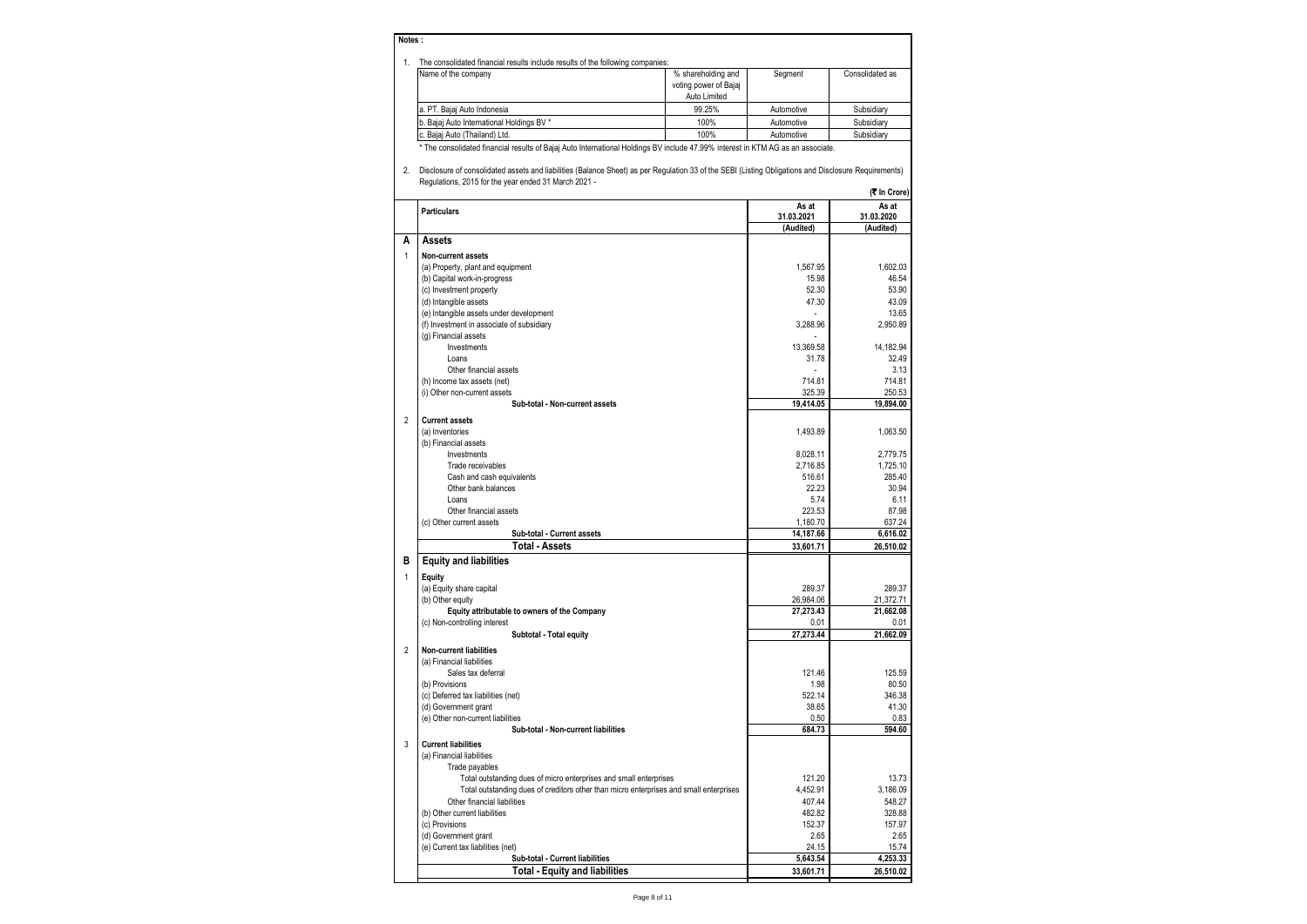|    |                    |                                                                                                             |                         |                    |                         | (₹ In Crore)     |
|----|--------------------|-------------------------------------------------------------------------------------------------------------|-------------------------|--------------------|-------------------------|------------------|
|    | <b>Particulars</b> |                                                                                                             | Year ended              |                    | Year ended              |                  |
|    |                    |                                                                                                             | 31.03.2021<br>(Audited) |                    | 31.03.2020<br>(Audited) |                  |
|    |                    |                                                                                                             |                         |                    |                         |                  |
| ı. |                    | <b>Operating activities</b>                                                                                 |                         |                    |                         |                  |
|    |                    | Profit before tax                                                                                           |                         | 6,241.43           |                         | 6,692.13         |
|    |                    | Adjustments to reconcile profit before tax to net cash flows:                                               |                         |                    |                         |                  |
|    | Add:               |                                                                                                             |                         |                    |                         |                  |
|    | i)                 | Depreciation and amortisation                                                                               | 259.37                  |                    | 246.43                  |                  |
|    | ii)                | Loss on property, plant and equipment sold,                                                                 |                         |                    |                         |                  |
|    |                    | demolished, discarded and scrapped                                                                          | 13.10                   |                    | 13.70                   |                  |
|    | iii)               | Provision for doubtful debts and advances                                                                   | 16.15                   |                    | 22.01                   |                  |
|    | iv)                | Share based payment to employees                                                                            | 6.90                    |                    | 10.01                   |                  |
|    | V)                 | Exchange loss/(gain) on cash and cash equivalents                                                           | 1.19                    |                    | (2.16)                  |                  |
|    | vi)                | Exchange loss/(gain) on trade receivables                                                                   | (6.01)                  |                    | (15.41)                 |                  |
|    | vii)               | Exchange loss/(gain) on import payables                                                                     | 0.10                    |                    | (1.98)                  |                  |
|    | viii)              | Interest adjustment on Government grant                                                                     | 1.18                    |                    | 1.06                    |                  |
|    | ix)                | Interest expense                                                                                            | 5.48                    |                    | 2.10                    |                  |
|    |                    |                                                                                                             |                         | 297.46             |                         | 275.76           |
|    | Less:              |                                                                                                             |                         |                    |                         |                  |
|    | i)                 | Investment income included in above:                                                                        |                         |                    |                         |                  |
|    |                    | Interest income on fixed income securities                                                                  | 65.77                   |                    | 17.04                   |                  |
|    |                    | Interest income on fixed deposits                                                                           | 17.87                   |                    | 28.90                   |                  |
|    |                    | Interest income on exchange traded funds                                                                    | 76.85                   |                    |                         |                  |
|    |                    | Interest income on fixed maturity plans                                                                     | 842.51                  |                    | 903.55                  |                  |
|    |                    | Profit on sale of other investments, net                                                                    | 15.74                   |                    | 19.53                   |                  |
|    |                    | Gain on valuation and realisation of mutual funds measured at fair value                                    | 254.25                  |                    | 462.70                  |                  |
|    |                    | through profit or loss                                                                                      |                         |                    |                         |                  |
|    |                    | Dividend income on other strategic investments                                                              |                         |                    | 25.38                   |                  |
|    |                    | Amortisation of premium/discount on acquisition of fixed income                                             | (5.57)                  |                    | 18.24                   |                  |
|    |                    | securities                                                                                                  |                         |                    |                         |                  |
|    |                    |                                                                                                             | 1,267.42                |                    | 1,475.34                |                  |
|    | ii)                | Share of profits of associate                                                                               | 306.32                  |                    | 321.51                  |                  |
|    | iii)               | Provision for doubtful debts and advances written back (net)                                                |                         |                    | 0.54                    |                  |
|    | iv)                | Government grants                                                                                           | 2.65                    |                    | 2.65                    |                  |
|    | V)                 | Surplus on sale of property, plant and equipment                                                            | 1.94                    |                    | 5.28                    |                  |
|    |                    |                                                                                                             |                         | (1,578.33)         |                         | (1,805.32)       |
|    |                    |                                                                                                             |                         | 4.960.56           |                         | 5.162.57         |
|    |                    |                                                                                                             |                         |                    |                         |                  |
|    |                    | Change in assets and liabilities                                                                            |                         |                    |                         |                  |
|    | i)                 | (Increase)/decrease in inventories                                                                          | (430.39)                |                    | (101.99)                |                  |
|    | ii)                | (Increase)/decrease in trade receivables                                                                    | (1,001.89)              |                    | 828.53                  |                  |
|    | iii)               | (Increase)/decrease in loans and other assets                                                               | (551.88)                |                    | 398.53                  |                  |
|    | iv)                | Increase/(decrease) in liabilities and provisions                                                           | 1,483.52                |                    | (759.28)                |                  |
|    |                    |                                                                                                             |                         | (500.64)           |                         | 365.79<br>(0.26) |
|    |                    | Annuity payments (net) to VRS/Welfare scheme optees<br>Net cash from operating activities before income-tax |                         | (0.35)<br>4,459.57 |                         | 5,528.10         |
|    |                    |                                                                                                             |                         |                    |                         |                  |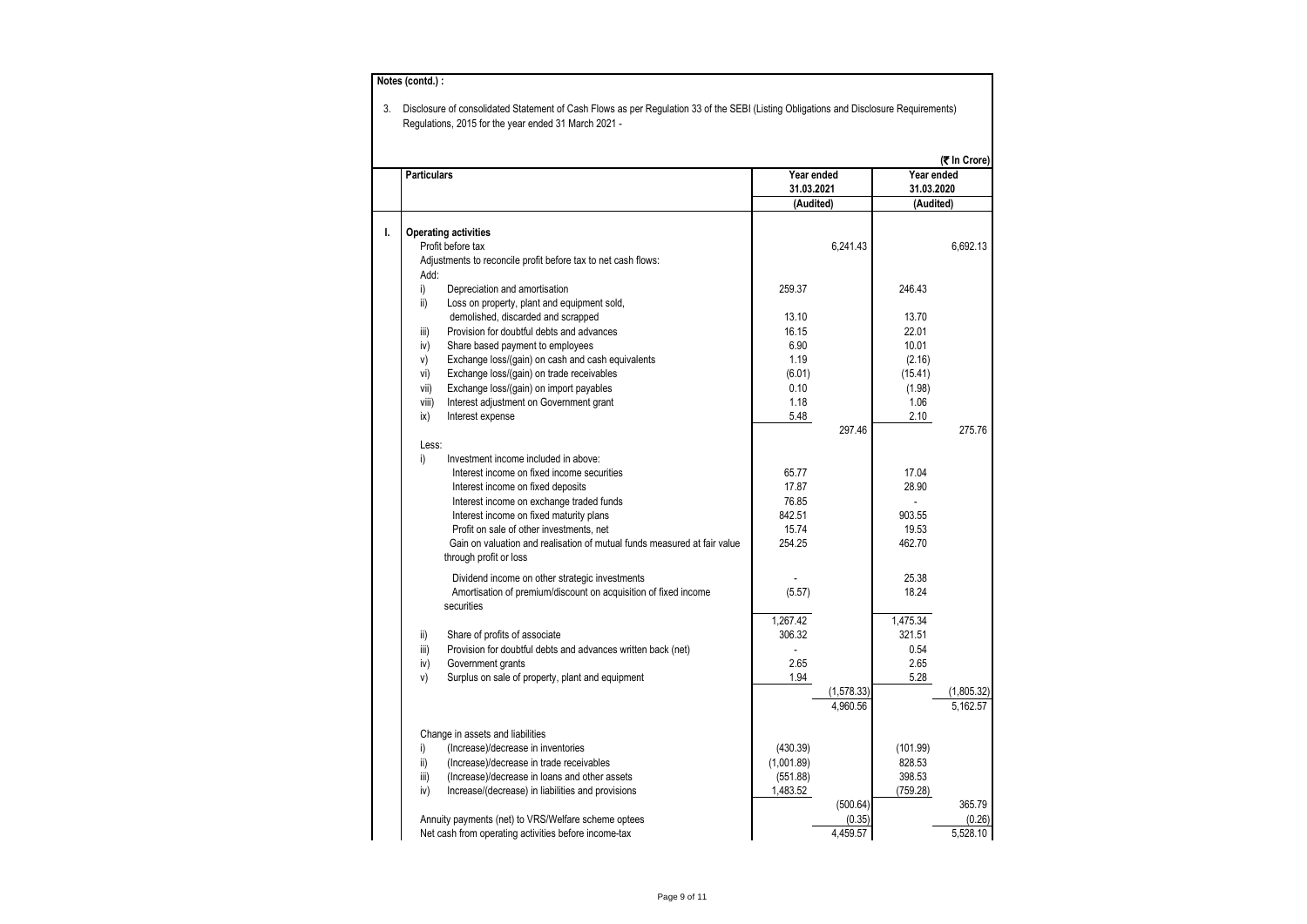|      | <b>Particulars</b>                                                        | Year ended            | (₹ In Crore)<br>Year ended |
|------|---------------------------------------------------------------------------|-----------------------|----------------------------|
|      |                                                                           | 31.03.2021            | 31.03.2020                 |
|      |                                                                           | (Audited)             | (Audited)                  |
|      | Income-tax paid                                                           | (1,339.69)            | (1,677.66)                 |
|      | Net cash flow from / (used in) operating activities                       | 3,119.88              | 3.850.44                   |
| II.  | <b>Investing activities</b>                                               |                       |                            |
|      | Sale of investments<br>i)                                                 | 3.555.72              | 5.178.94                   |
|      | Purchase of investments<br>ii)                                            | (5,888.39)            | (3,517.96)                 |
|      | Sale/(purchase) of liquid mutual funds, etc., net<br>iii)                 | (351.28)              | 166.96                     |
|      | iv)<br>Investment in treasury shares by ESOP trust                        | (5.52)                | (26.62)                    |
|      | (Increase) / decrease in other bank balances<br>V)                        | 8.71                  | (13.51)                    |
|      | Purchase of property, plant and equipment (including advances)<br>vi)     | (244.06)              | (282.81)                   |
|      | Sale proceeds of property plant and equipment<br>vii)                     | 5.71                  | 16.74                      |
|      | Capital expenditure on development of technical know-how<br>viil)         | (15.53)               | (13.93)                    |
|      |                                                                           | (2,934.64)            | 1,507.81                   |
|      | ix)<br>Investment income                                                  |                       |                            |
|      | Interest income on fixed income securities                                | 65.77                 | 17.04                      |
|      | Interest income on fixed deposits                                         | 17.87                 | 28.90                      |
|      | Dividend income on other strategic investments                            | $\tilde{\phantom{a}}$ | 25.38                      |
|      |                                                                           | 83.64                 | 71.32                      |
|      | (Increase) / decrease in interest receivable                              | (17.36)               | (23.04)                    |
|      |                                                                           | 66.28                 | 48.28                      |
|      | Net cash flow from / (used in) investing activities                       | (2,868.36)            | 1.556.09                   |
| III. | <b>Financing activities</b>                                               |                       |                            |
|      | i)<br>Interest expense                                                    | (5.48)                | (2.10)                     |
|      | Deferral of sales tax deferral liability<br>ii)                           | (5.31)                |                            |
|      | Dividend, including interim dividend paid<br>iii)                         | (8.73)                | (5, 195.10)                |
|      | iv)<br>Corporate dividend tax paid                                        |                       | (1,049.31)                 |
|      |                                                                           |                       |                            |
|      | Net cash flow from / (used in) financing activities                       | (19.52)               | (6, 246.51)                |
| IV.  | Change in foreign currency translation arising on consolidation           | 0.40                  | 207.58                     |
|      |                                                                           |                       |                            |
|      | Net change in cash and cash equivalents                                   | 232.40                | (632.40)                   |
|      | Cash and cash equivalents at the beginning of the year                    | 285.40                | 915.64                     |
|      | Add/(Less) : Effects of exchange loss/(gain) on cash and cash equivalents | (1.19)                | 2.16                       |
|      | Cash and cash equivalents at the end of the year                          | 516.61                | 285.40                     |
|      |                                                                           |                       |                            |
|      |                                                                           |                       |                            |